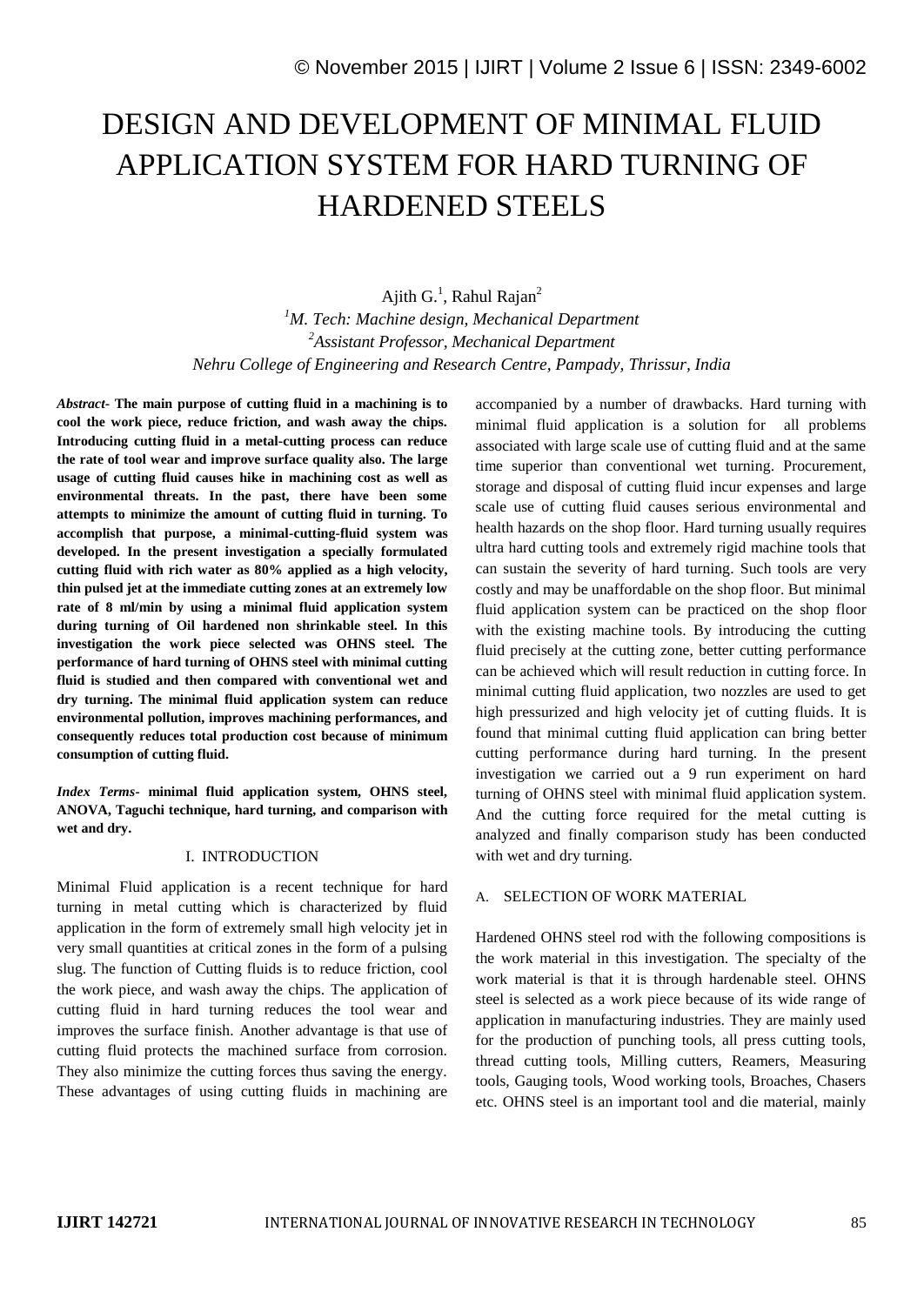because of its high strength, high hardness, and high wear resistance. It has a high specific strength due to that it cannot be easily machine by conventional machining techniques.

# B. SELECTION OF CUTTING TOOL AND TOOL HOLDER

The cutting tool inserts and the tool holder were selected as per the recommendations of M/s TaeguTec India (P) Limited who extend their technical/material support for this research work. Accordingly, multicoated hard metal inserts with sculptured rake face with a specification SNMG 120408 and tool holder with the specification PSBNR 2525 were used in the investigation.

## C. CUTTING FLUID COMPOSITION

The cutting fluid developed will have some special binding properties which will help the cutting fluid to withstand its properties when subjected to high temperatures of cutting. The cutting fluid composition was 20% of normal cutting oil with water.

## D. MINIMAL FLUID APPLICATION SYSTEM

An overall view of the minimal fluid applicator developed for injecting the cutting fluid is shown in fig. 1. It consists of a fuel pump generally used for diesel fuel injection in truck engines coupled to a variable electric drive. The system provides independent variation of the injection pressure (*p*) the frequency of injection (*N*) and the rate of injection (*Q*). The injection pump can deliver fluids through four outlets simultaneously, so that cutting fluid could be injected to more than one location or more than one machine tool at the same time. Here we take two outlets of the injection pump and rests are blocked or it can be directed back in to cutting fluid reservoir. By selecting proper settings, the rate of injection could be made as small as 8 ml/min. Special fixtures were designed, so that the injection nozzle could be located in any desired position without interfering with the tool or work during actual cutting.



**Fig: 1 Overall View of the Fluid Application System**

#### II. METHODOLOGY AND PROCEDURE

#### A. CUTTING PARAMETERS SELECTION **Table: 1 Design matrix**

| Input<br>parameters        | Level 1     | Level 2     | Level 3 |  |  |  |
|----------------------------|-------------|-------------|---------|--|--|--|
| Cutting<br>velocity(m/min) | 75(y1)      | 95(y2)      | 115(y3) |  |  |  |
| Feed (mm/rev)              | $0.05$ (f1) | 0.075(f2)   | 0.1(f3) |  |  |  |
| Depth (mm)                 | $0.5$ (d1)  | $0.75$ (d2) | 1 (d3)  |  |  |  |

All the three input cutting parameters will vary at 3 levels during experimentation. Levels of cutting velocity for the present investigation are fixed as 75, 95 and 115m/min. Levels of feed rate are fixed as 0.05, 0.075 and 0.1mm/rev. Levels of depth of cut are selected as 0.5, 0.75 and 1mm. Design matrix is shown in the table 1.

## B. FLUID APPLICATION PARAMETERS

- Pressure at the Injector : 100 bar
- Frequency of Pulsing : 600 pulses/min
- Quantity of Application : 8ml/min
- Composition of Cutting Fluid : 20% of oil in water

# C. OUTPUT PARAMETERS

The parameters selected for output is purely based on the availability of testing and measuring instruments in our lab. These parameters play a vital role in machining operation. In order to compare the performance of hard turning with minimal fluid application and conventional dry and wet machining, cutting force is selected as the output parameter.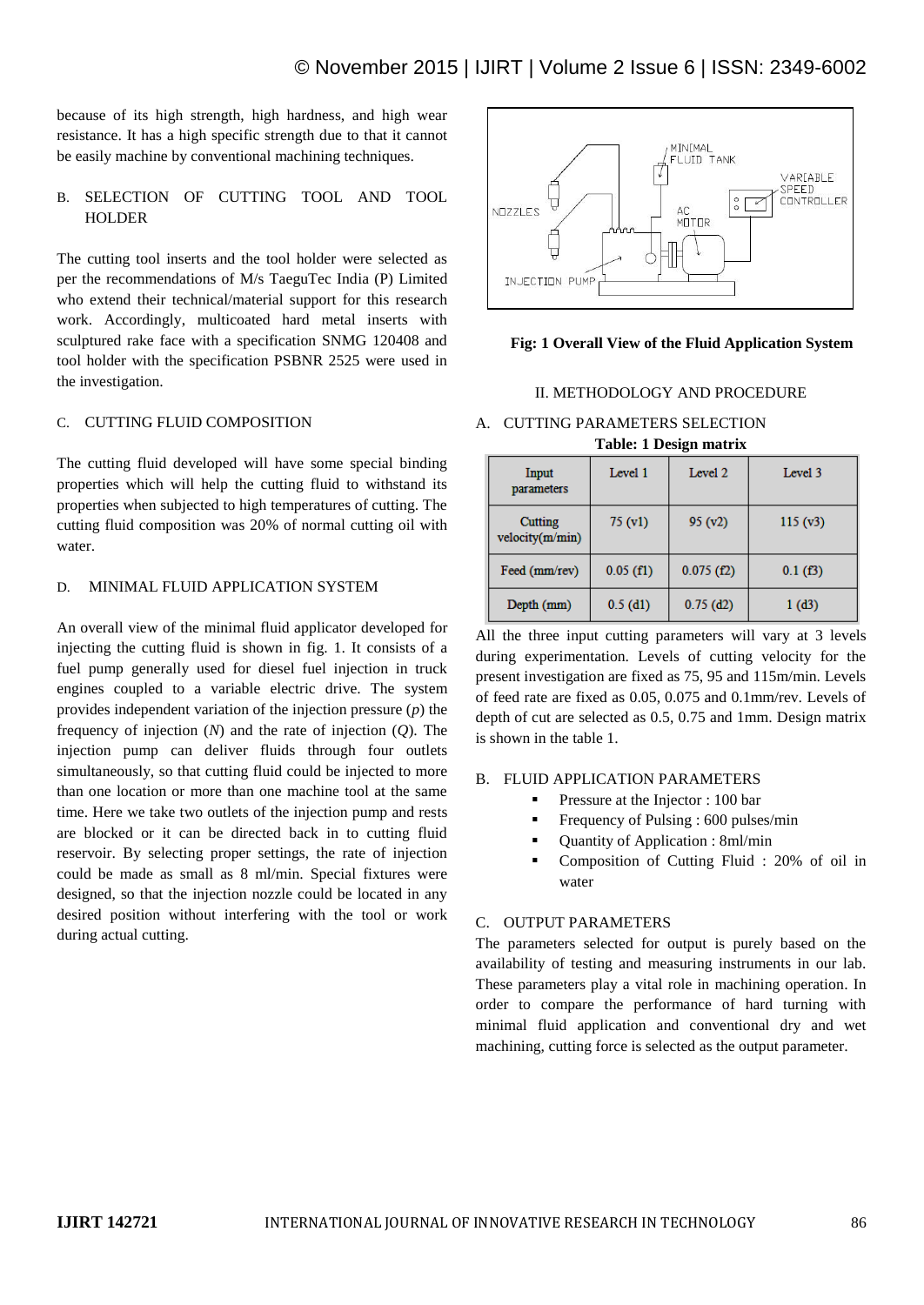## D. CUTTING EXPERIMENTS

Tabular column for the investigation is selected by using Taguchi's technique. A 9 run experiment has been carried out with minimal fluid application. The experimental setup consisting of a Lathe machine, a three component dynamometer, a charge amplifier, an 8 channel data recorder and a pc based software for online monitoring and recording of the cutting force. The experiments are to be carried out during finish turning operation.

In a first phase of the experiments, the pressure of the cutting fluid, frequency of pulsing, quantity of lubricant, direction of application and composition of cutting fluid are considered and they are kept constant. Cutting force during cutting was analyzed at various stages of experiments using the standard precision. The experimental data collected during 9 run experiment is shown in table 2.

| Table: 2 Experimental Data Collected During 9 Run |                   |  |  |
|---------------------------------------------------|-------------------|--|--|
|                                                   | <b>Experiment</b> |  |  |

| SLNo. | v(m/min) |      | $d$ (mm)   f (mm/rev) | $R_a(\mu m)$ | $F_{z}(N)$ | Temp (°C) |
|-------|----------|------|-----------------------|--------------|------------|-----------|
| 1.    | 75       | 0.5  | 0.05                  | 1.034        | 220.6      | 55        |
| 2.    | 75       | 0.75 | 0.075                 | 1.262        | 250        | 88        |
| 3.    | 75       | 1    | 0.1                   | 1.321        | 298.6      | 120       |
| 4.    | 95       | 0.75 | 0.05                  | 0.865        | 195.65     | 102       |
| 5.    | 95       |      | 0.075                 | 0.976        | 245.56     | 123       |
| 6.    | 95       | 0.5  | 0.1                   | 0.967        | 297.56     | 140       |
| 7.    | 115      |      | 0.05                  | 0.645        | 175.56     | 110       |
| 8.    | 115      | 0.5  | 0.075                 | 0.676        | 145.6      | 130       |
| 9.    | 115      | 0.75 | 0.1                   | 0.754        | 245.45     | 147       |

#### III. RESULTS AND DISCUSSION

The reading for 9 trials obtained in the experimentation phase is analyzed by using Excel sheet and it is then verified by Minitab software. The analysis of the results was done by using MINITAB 16 statistical software for finding the optimized value and its influence on cutting force.

# A. SIGNIFICANCE OF CUTTING PARAMETERS ON CUTTING FORCE

We analyze the variation of cutting force for different levels of input parameters from the average value of cutting force through the graph generated by the excel sheet. The graphical representation of variation of cutting force for different levels of input parameters is shown in fig. 2. This graph is plotted by the excel sheet based on the response values given. From the

graph it is clear that the cutting force required was minimal for velocity at level 3 that is 115m/min, feed at level 1, say 0.05mm/rev and depth as 0.5mm.



**Fig: 2 Significance of Input Parameters on Cutting Force**

Now it is verified by using Minitab 16. Experimental values for 9 run experiment are given as input in Taguchi analysis. Software will make a response table for means which is shown in the Table 3 and based on the table graph (fig. 3) is plotted. The table gives the average values of cutting force for cutting velocity, feed and depth of cut. The average value of cutting force is smaller when the velocity is at level 3, feed at level 1 and depth at level 1.

**Table: 3 Response Table Generated for Means of Cutting Force**

| Level | Velocity | Feed  | Depth |
|-------|----------|-------|-------|
|       | 256.4    | 197.2 | 221.2 |
|       | 246.2    | 213.7 | 230.3 |
|       | 188.8    | 280.5 | 239.9 |



**Fig: 3 Main Effect Plots for Cutting Force**

#### B. ANOVA ANALYSIS FOR CUTTING FORCE

The effect of input parameters on cutting force was done by using ANOVA method in Minitab. After giving the input values into the software and selecting proper settings, a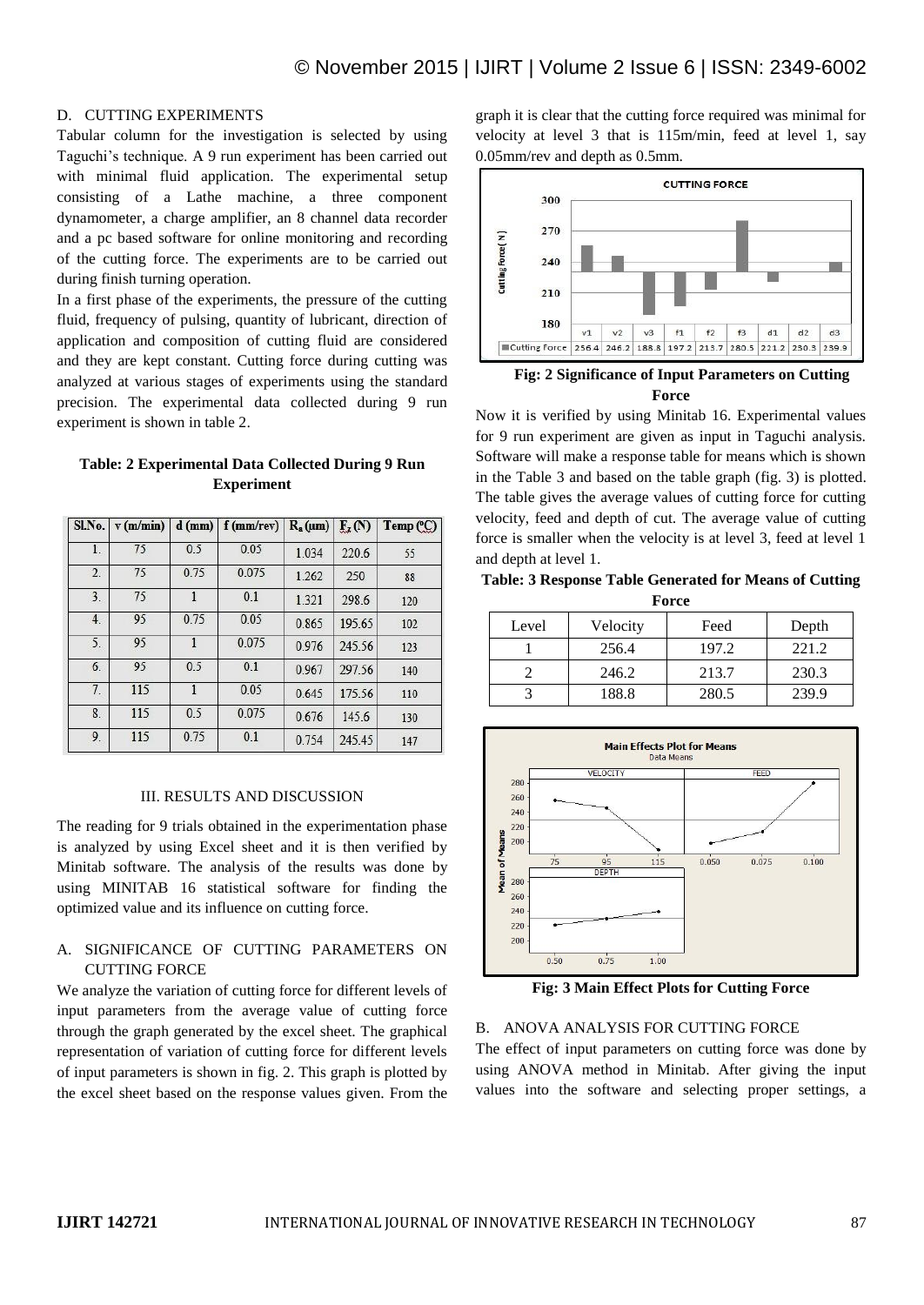response table for means of cutting force is generated by the Minitab software which is shown in the table 4. In the response table for means of cutting force, mean values of cutting force for each input parameter at each level is tabulated by the software itself. Also the change in maximum value and minimum value of cutting force is calculated for all input at all levels which is represented by delta. The input parameter having greater delta value has more significance on cutting force. Here out of three input parameters feed has higher delta value and thus cutting force was mostly influenced by cutting feed. The influence ranking of velocity, feed and depth of cut on cutting force are 2, 1 and 3 respectively.

**Table: 4 Response Table for Means of Cutting Force by using ANOVA**

| Response Table for Means |          |       |       |  |  |
|--------------------------|----------|-------|-------|--|--|
| Level                    | Velocity | Feed  | Depth |  |  |
| 1                        | 256.4    | 197.3 | 221.3 |  |  |
| 2                        | 246.3    | 213.7 | 230.4 |  |  |
| 3                        | 188.9    | 280.5 | 239.9 |  |  |
| Delta                    | 67.5     | 83.3  | 18.7  |  |  |
| Rank                     | 2        | 1     | 3     |  |  |

The percentage of influence of each cutting parameters on cutting force is shown in the table 5. From the ANOVA results of cutting force we came to know cutting feed is the most influencing factor and the percentage of influence is 54.261.

**Table: 5 ANOVA Result for Cutting Force**

| <b>Analysis of Variance for Means</b> |                |         |         |                    |      |        |
|---------------------------------------|----------------|---------|---------|--------------------|------|--------|
| <b>Source</b>                         | DF             | Seq SS  | Adj SS  | Ad <sub>1</sub> Ms | F    | P      |
| <b>VELOCITY</b>                       | $\overline{2}$ | 7956.4  | 7956.4  | 3978.2             | 5.86 | 36.999 |
| <b>FEED</b>                           | $\overline{2}$ | 11668.4 | 11668.4 | 5834.2             | 8.60 | 54.261 |
| <b>DEPTH</b>                          | $\overline{2}$ | 522.0   | 522.0   | 261.0              | 0.38 | 02.427 |
| <b>Residual Error</b>                 | $\overline{2}$ | 1357.3  | 1357.3  | 678.7              |      | 06.311 |
| <b>Total</b>                          | 8              | 21504.2 |         |                    |      |        |

C. COMPARISON WITH WET AND DRY TURNING

The minimum value of cutting force while hard turning of OHNS steel with minimal fluid application system was found when the velocity kept at level 3 (115m/min), feed at level 1 (0.05mm/rev) and depth at level 1 (0.5mm). For the above same input parameters a comparison study has been carried out with wet turning and dry turning. The result obtained during the comparison experiment is shown in the table 6.

| Table: 6 Comparison with Dry and Wet Turning |
|----------------------------------------------|
|----------------------------------------------|

|                      | Dry     | Wet     | Turning with  |  |
|----------------------|---------|---------|---------------|--|
| <b>Parameters</b>    | turning | turning | Minimal fluid |  |
| <b>Cutting force</b> | 343.7   | 273.2   | 154.43        |  |
| N                    |         |         |               |  |

#### IV. CONCLUSION

When the wet turning of OHNS steel is performed, the cutting force obtained in the Kistler dynamometer was 273.2 N and for dry turning it was 343.7 N. The comparison result shows that the cutting force required for the hard turning of OHNS steel with minimal fluid application is less compared to conventional dry and wet turning. Minimal cutting fluid application technique also promoted green environment in the shop floor, minimized the industrial hazard and usage of large quantity of cutting fluid. Also production cost is reduced by minimal usage of cutting fluid.

#### **REFERENCES**

- [1] Wertheim R, Rotberg J, Ber A (1992) Influence of highpressure flushing through the rake face of the cutting tool. CIRP Ann Manuf Technol 41:101–106, Research gate.
- [2] Kovacevic R, Cherukuthota C, Mazurkiewicz M (1995) High pressure water jet cooling/lubrication to improve machining efficiency in milling. Int J Mach Tools Manuf 35:1459–1473, Science Direct.
- [3] Senthil Kumar A, Rahman M, Ng SL (2002) Effect of high-pressure coolant on machining performance. Int J Adv Manuf Technol 20:83–91. Research gate.
- [4] Weinert K, Inasaki I, Sutherland JW, Wakabayashi T (2004) Dry machining and minimum quantity lubrication. CIRP Ann Manuf Technol 53(2004):511– 537. Research Gate.
- [5] Varadarajan AS, Philip PK, Ramamoorthy B (2002) Investigations on hard turning with minimal cutting fluid application (HTMF) and its comparison with dry and wet turning. Int J Mach Tools Manuf 42:193–200. Science